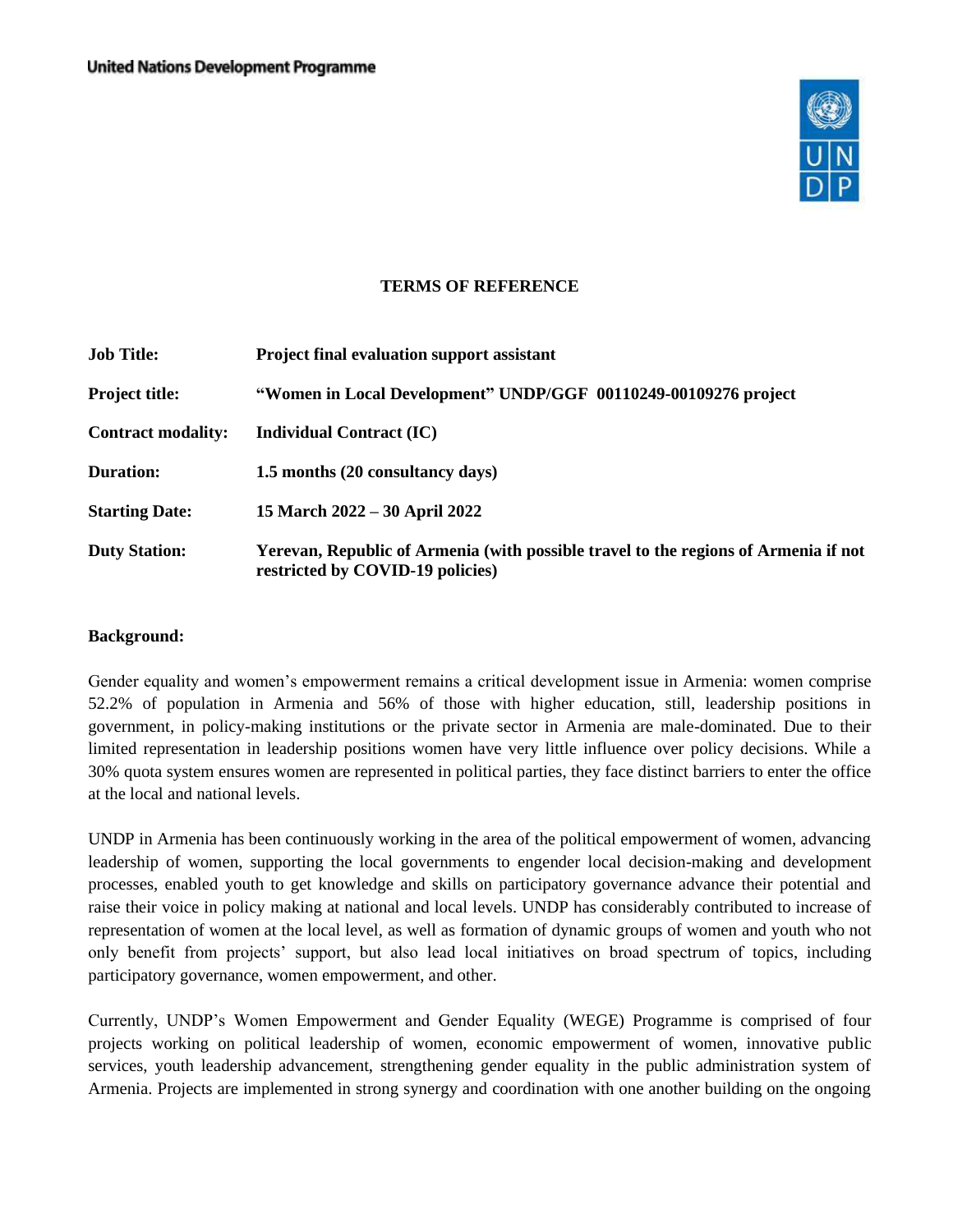activities, relying on the cadre of women and youth already capacitated from previous projects and joining forces to upscale proven support schemes countrywide. UNDP enjoys broad partnerships among national government, regional and local authorities, donor and international community, civil society organizations, media and other stakeholders.

One of the above-mentioned projects is "Women in Local Development: Women in Politics" (hereinafter WiP), implemented by UNDP in Armenia with financial support from UK Good Governance Fund (UK GGF), in partnership with the Ministry of Territorial Administration and Infrastructure of the Republic of Armenia (MTAI) and OxYGen Foundation. The overarching goal of the project is to contribute to enhanced political participation of women, with specific focus on increased representation and participation of women, including young women, in community development processes.

The project objectives:

- a) Research on policy gaps and perceptions for women's political participation;
- b) Women empowerment through leadership schools, pre- and post-electoral support, setting female-led integrity islands, etc.;
- c) Strengthening the role of political parties for inclusiveness and gender equality;
- d) Facilitation of bottom-up policy dialogue and networking events;
- e) Advancing public discourse, awareness raising and advocacy campaigns on gender equality;
- f) Advancing youth leadership though upscale of UNDP's "I AM the Community" youth leadership model, and engaging youth in community democratization and development processes.

A mid-term evaluation covering the period from the project's start in November 2018 up to November 2020 was conducted in October-December 2020.

Currently, UNDP Armenia seeks a qualified International Consultant (hereinafter "the Evaluator") to conduct Final Evaluation of the "Women in Politics" project and present the findings and recommendations in the evaluation report. As the Evaluator will need support with arranging meetings, interviews and focus group discussions with key stakeholders and beneficiaries, may not be able to visit Armenia for the mentioned period due to COVID-19 restrictions as well as to overcome the language barrier, it was decided to involve evaluation support assistant to assist the international Evaluator in performing her/his tasks.

Meetings, interviews and focus group discussions may be conducted online because of COVID-19 restrictions to ensure no risk for the Evaluator, the evaluation support assistant and interviewees.

## **Scope of work:**

The overall objective of the final evaluation assignment is to assess the relevance of the project interventions and the progress made towards achieving its planned objectives, effectiveness, efficiency as well as, the impact and sustainability of interventions within the "Women in Politics" project. The evaluation results will be used by the UNDP, UK GGF, implementing partners and other stakeholders when planning further interventions in the areas of women empowerment and women's political participation in Armenia.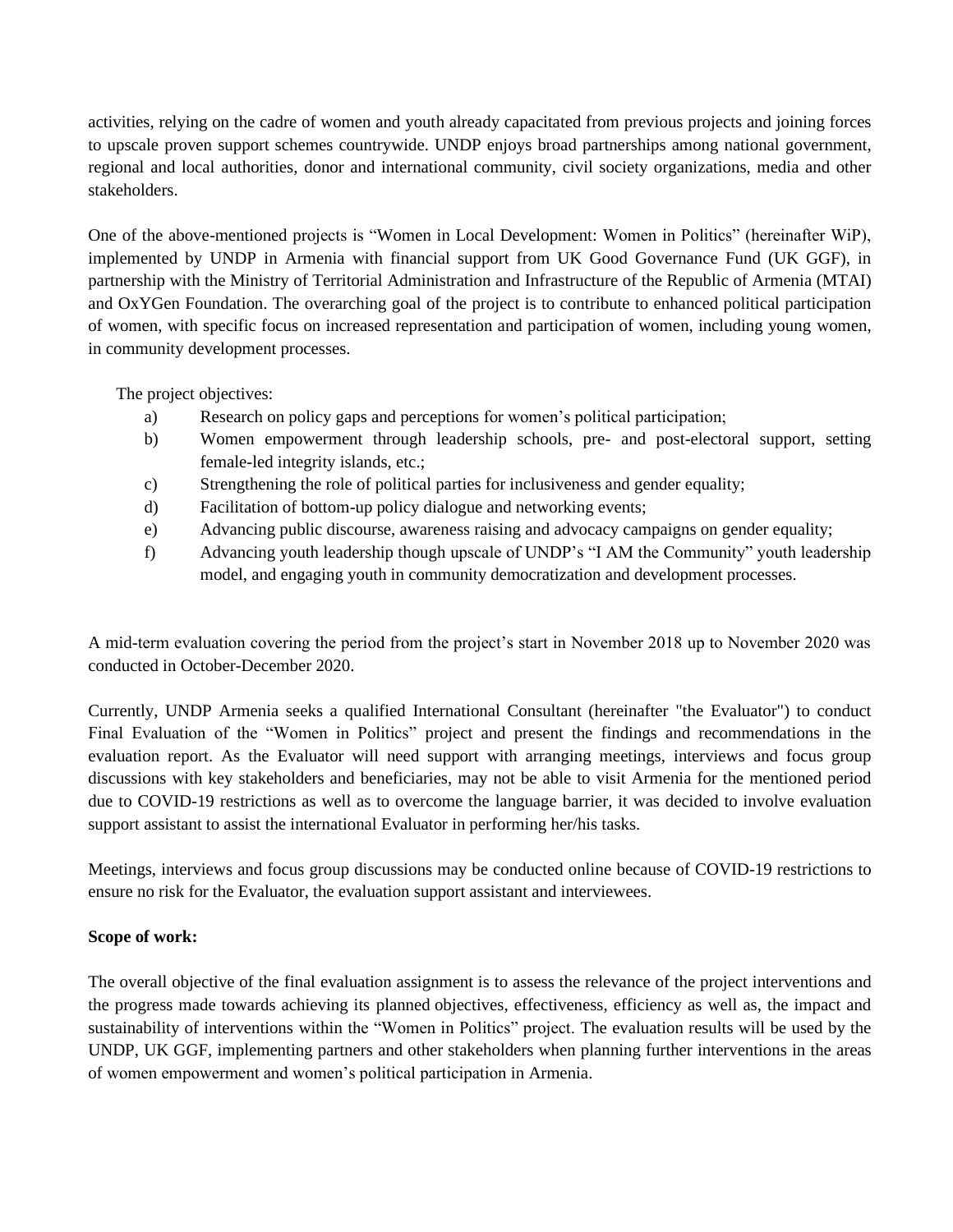The geography of the evaluation will cover 450 non-consolidated communities of Armenia where the project was implemented. A significant number of the mentioned communities were enlarged in 2021 within the framework of Administrative and Territorial Reform led by MTAI.

The evaluation will focus on direct and indirect beneficiaries of the project, specifically women, young people aged 18-30, high school students aged 15-18, municipalities, local councils, political parties, partner media outlets, as well as other stakeholders/partners.

Interviews will be organized/held online in case the travel to Armenia is impossible in view of the COVID-19 or other restrictions. Findings of the evaluation will be shared with implementing partners, stakeholders, and the donor organization UK GGF.

The project final evaluation must provide evidence-based analytic information that is credible, reliable and useful. The Evaluator and the national evaluation support assistant are expected to follow a collaborative and participatory approach ensuring close engagement with the project team, Implementing Partner Ministry of Territorial Administration and Infrastructure, Responsible Party OxYGen Foundation, UK Embassy, UK GGF, government and municipal counterparts, UNDP Country Office, and other key stakeholders and beneficiaries.

Under the overall coordination of UNDP "Women in Politics" Project Task Leader and direct supervision of the Evaluator, the Evaluation Support Assistant will help the Evaluator in country-level data gathering, organizing interviews, surveys/questionnaires and field visits. In particular, the Evaluation Support Assistant will provide inputs for defining national/local context as per the Evaluator's specifications, will help Evaluator communicate with national stakeholders and beneficiaries, will provide oral and written translation as necessary. The Evaluation Support Assistant enables the Evaluator to interact with executing agency and national stakeholders to collect necessary data, discuss main findings and take notes, while keeping the overall independence and integrity of the evaluation process.

#### **Duties and responsibilities:**

As per the request and requirements of the Evaluator, the National Evaluation Support Assistant will:

- 1. Support the Evaluator with data collection for triangulation of evaluative evidence, including on-theground data and documents (project documentation, standard progress reports, work plans, quarterly donor reports, monitoring data, event/conference reports, UNDP's data, midterm evaluation report and any other materials that the team may consider useful for this evidence-based review)
- 2. Assist the Evaluator with conducting meetings and interviews, including online (via Zoom) and/or faceto-face (considering health security measures in the situation of COVID-19 pandemic), with key project stakeholders and beneficiaries as per the request by the Evaluator. Taking notes of the interviews/meetings.
- 3. Conduct surveys/questionnaires with stakeholders, including but not limited to executing agencies, senior officials and task team/component leaders, key experts and consultants in the subject area, partner local self-government bodies, project beneficiaries, etc.
- 4. If required and as per methodology and requirements defined by Evaluator, conduct field missions (as long as it is safe to do so) to project sites and partner municipalities.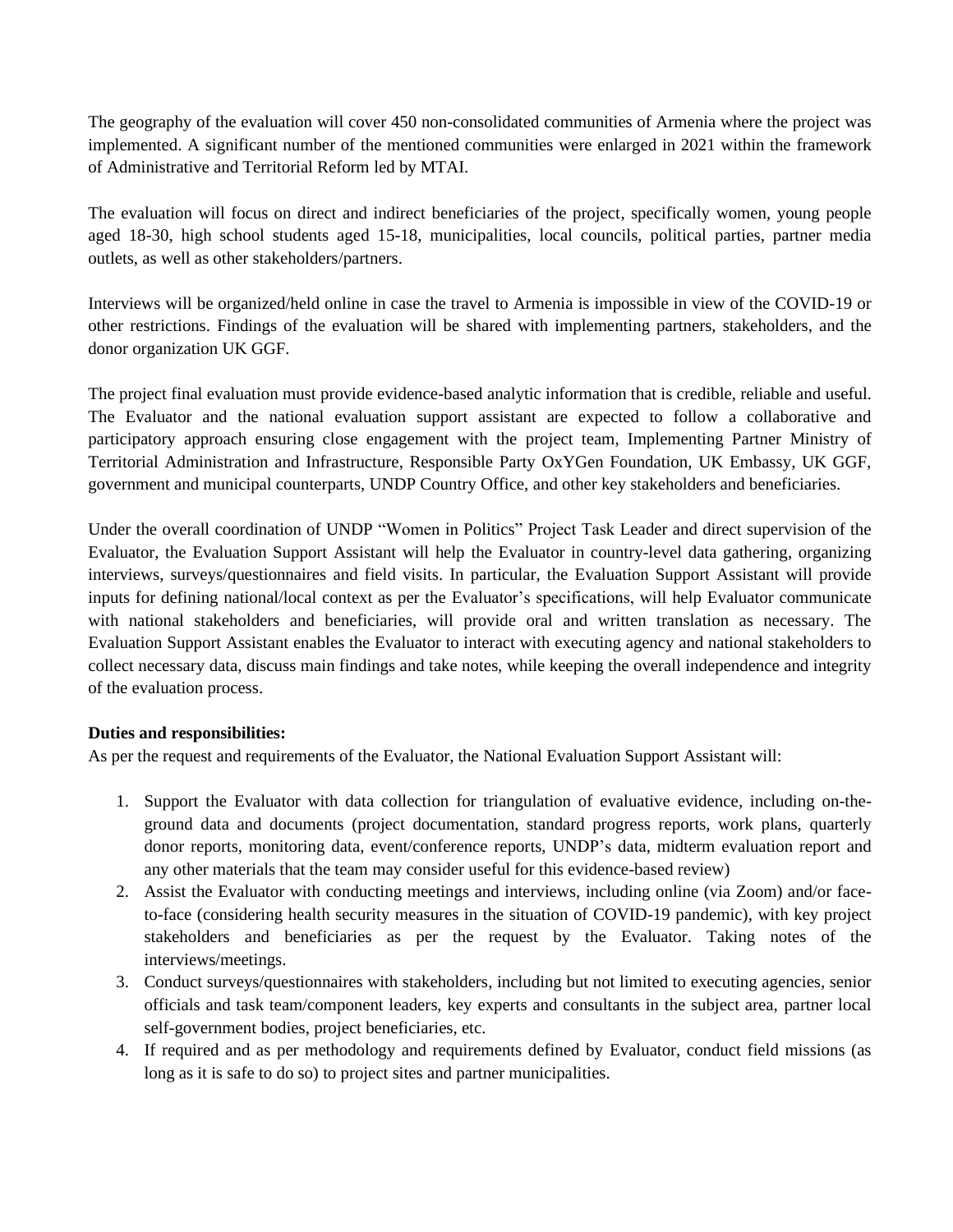# **Required Qualifications:**

# *Education*

• Advanced university degree in social sciences, public administration, governance, public policy and/or other relevant disciplines.

# *Experience*

- At least 7 years' experience in project implementation support and/or research, analytical and reporting activities in projects,
- Proven practical experience in information gathering and research methodology; experience in data analysis by using innovative approaches,
- Proven practical experience in interaction with multiple stakeholders, organization and facilitation of meetings and interviews,
- Advanced experience in working with government agencies (central and local), public and international organizations and projects,
- Demonstrated understanding of issues related to gender equality, women empowerment and local development processes; experience in gender sensitive evaluation and analysis,
- Excellent communication skills,
- Demonstrable analytical skills,
- Project evaluation/review experiences within United Nations system will be considered an asset.

## *Language Skills:*

• Fluency in Armenian and English (written and oral), knowledge of Russian is an asset.

## *Competencies*

- Good understanding of international development and gender equality projects implementation and evaluation principles,
- Strong interpersonal skills with ability to establish and maintain effective work relationships with people of different social and cultural backgrounds,
- Ability to create and promote enabling environment for open communication,
- Advanced communication capacity and proven knowledge of communication tools, excellent writing skills,
- Ability to work efficiently and provide high quality outputs under time pressure,
- Ability to work independently and participate effectively in a team-based information sharing,
- Advanced IT and Microsoft Office operating capacities.

## **Expected deliverables:**

|  | <b>Deliverables</b> | Delivery time |
|--|---------------------|---------------|
|--|---------------------|---------------|